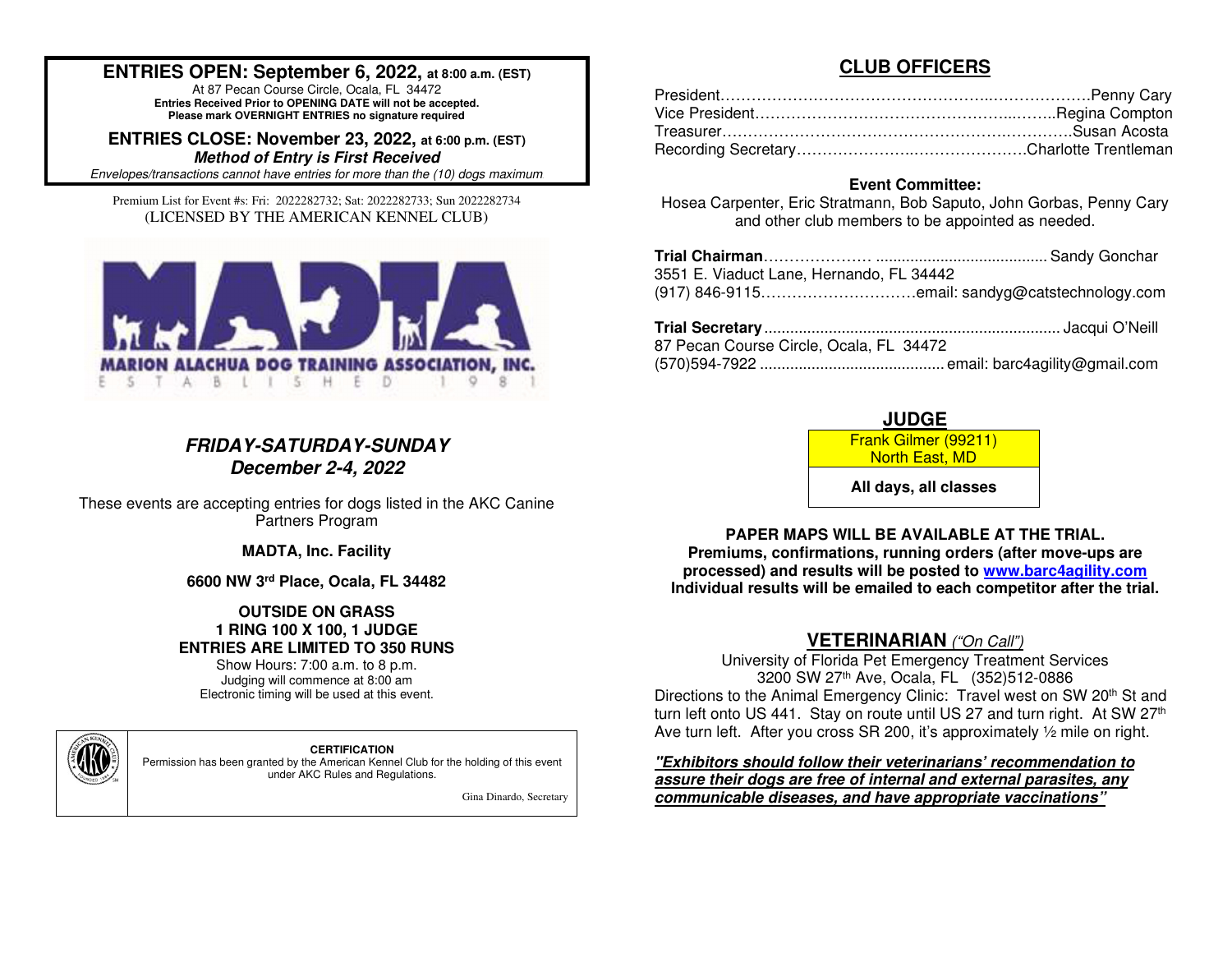## **JUDGING PROGRAM**

| <b>FRIDAY</b>                                   | <b>SATURDAY</b>        | <b>SUNDAY</b>            |  |  |  |
|-------------------------------------------------|------------------------|--------------------------|--|--|--|
| 1 <sup>ST</sup> dog 8 am                        | $1ST$ dog 8 am         | 1 <sup>ST</sup> dog 8 am |  |  |  |
| <b>ALL LEVELS FAST</b>                          | <b>ALL LEVELS FAST</b> | T <sub>2</sub> B         |  |  |  |
| <b>M/EX STD</b>                                 | <b>M/EX STD</b>        | <b>M/EX STD</b>          |  |  |  |
| <b>OPEN STD</b>                                 | <b>OPEN STD</b>        | <b>OPEN STD</b>          |  |  |  |
| <b>NOVICE STD</b><br><b>NOVICE STD</b>          |                        | <b>NOVICE STD</b>        |  |  |  |
| <b>M/EX JWW</b>                                 | <b>M/EX JWW</b>        |                          |  |  |  |
| <b>OPEN JWW</b>                                 | <b>OPEN JWW</b>        | <b>OPEN JWW</b>          |  |  |  |
| <b>NOVICE JWW</b>                               | <b>NOVICE JWW</b>      |                          |  |  |  |
| small to tall<br>tall to small<br>tall to small |                        |                          |  |  |  |
| Thanks for coming - drive safe!                 |                        |                          |  |  |  |

\*You will receive a preliminary confirmation once your entry has been received and processed. If you do not receive it within a reasonable amount of time check your SPAM folder, then contact me if it is not there. Add barc4agility@gmail.com to your approved senders list.

## **SORRY, NO RV PARKING ALLOWED ON SITE.**

## **DIRECTIONS**

 **From I-75**: travel West on Hwy 40 (toward airport) and travel 2.9 miles, then turn right on NW 68th Avenue. \*\*\*\*Drive 0.3 miles and turn right onto NW 3rd Place 9before Frito Lay). Follow to end of street. Building is on the right, parking in front of and to left of building.

Traveling East on Hwy 40: from SW 80<sup>th</sup> Avenue travel 1.2 miles and turn left onto NW 68th Avenue. Follow \*\*\*\* above.



# **MAKE ALL CHECKS & MONEY ORDERS PAYABLE TO MADTA PLEASE PLACE DRIVER'S LICENSE NUMBER IN MEMO SECTION.**

**ENTRY FEE: \$24.00** for the first entry of a dog**; \$13.00** for each additional entry for the same dog on the same day.

 **Jr. Handlers:** \$20 for the first entry of a dog; \$11 for each additional entry for the same dog on the same day.

(Includes a \$3.50 AKC recording for first run and \$3.00 for each additional run.) Envelopes/transactions cannot have entries for more than the (10) dogs maximum.

**Make all checks payable to MADTA** and mail with entries to:

## **Jacqui O'Neill, Trial Secretary 87 Pecan Course Circle, Ocala, FL 34472**

# **\*\*\*\*\*\*\*IMPORTANT ENTRY INFORMATION\*\*\*\*\*\*\***

## **OPENING DATE: September 6, 2022, 8 am.**

- **CLOSING DATE: November 23, 2022, 6 pm,** after which time entries cannot be accepted, cancelled or substituted except as provided for in Chapter 11, Section 6 of the Dog Show Rules and in Chapter 1, Section 13 of the AKC Agility Trial Rules and Regulations.
- **CANCELLATION OF ENTRIES BEFORE CLOSING:** Entries cancelled before closing will not be charged any processing fees. Entry checks will be shredded.
- **REFUNDS:** If, because of riots, civil disturbances or other acts beyond the control of management it is impossible to open or complete the show, no refund of entry fee will be made. If a waitlist exists, and your entry could be replaced, then a full refund would be given for the runs that can be replaced, no fees taken.
- **BITCHES IN SEASON** are not eligible to participate. Refunds will be given minus an \$8/day fee upon submission of veterinary certificate. **Notification for refund of bitches in season must be RECEIVED no later than one half hour prior to the start of the first day the dog is entered**. Requests can be mailed to the trial secretary or emailed to barc4agility@gmail.com as well as handed in person at the trial before the deadline noted above.

**Obstacles** will conform to the requirements in the current edition of the AKC Regulations For Agility Trials.

# **SETUP**

 Exhibitors can setup after 3 pm on Thursday. Crating will be allowed inside the air-conditioned building.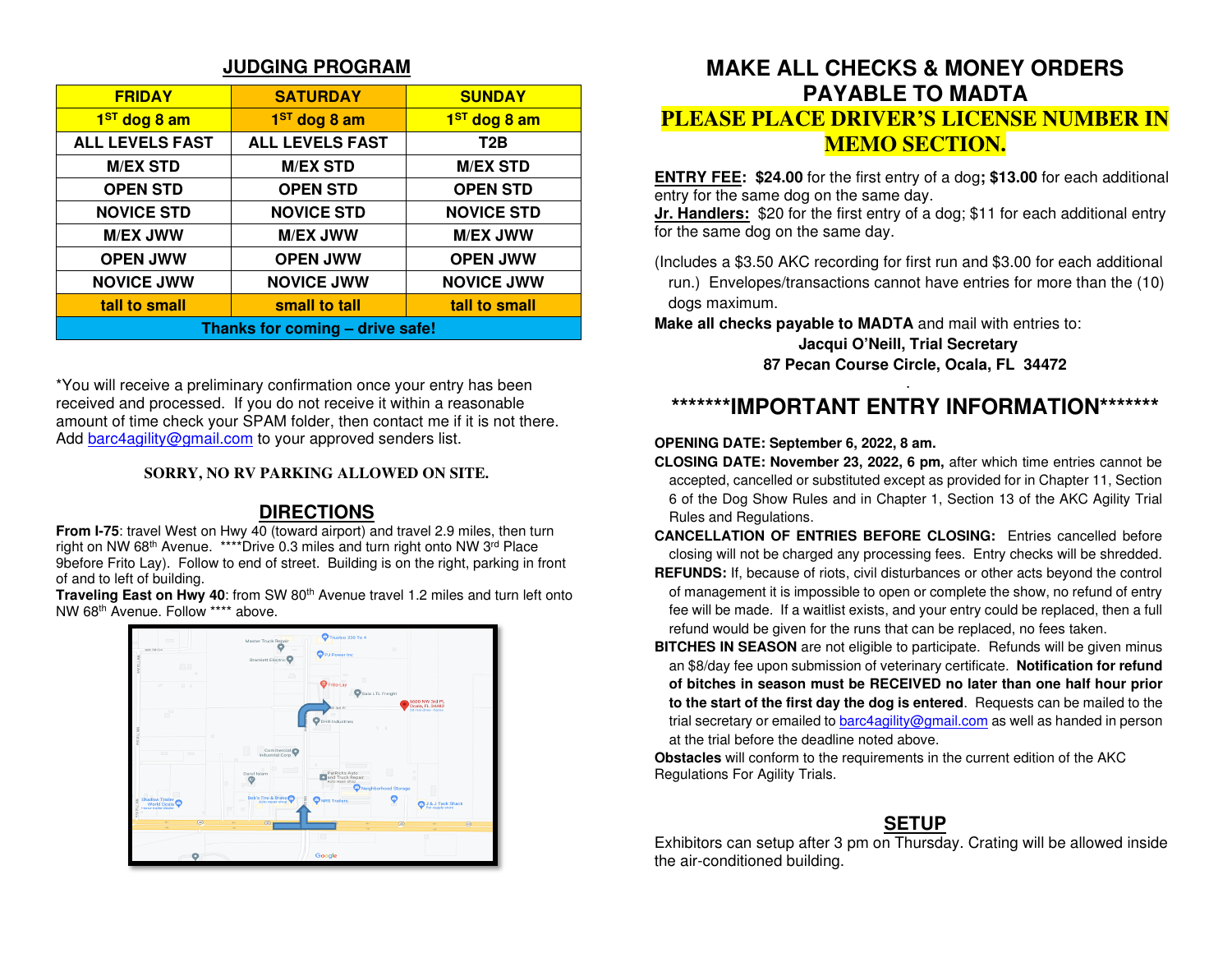## **HOTELS**

| 3530 SW 36th Ave           |  |
|----------------------------|--|
|                            |  |
| 3720 SW College Rd         |  |
|                            |  |
| 3601 SW 38th Ave           |  |
|                            |  |
| 3924 W Silver Spring Blvd  |  |
|                            |  |
| 1212 S. Pine Ave           |  |
|                            |  |
| 3610 SW 38 Ave             |  |
|                            |  |
| 1770 SW 134th St           |  |
|                            |  |
| 1770 SW 34 St 120 NW 40 Av |  |
|                            |  |

There are numerous other hotels in the area. Please contact the hotels for their pet policy and rates. Information may have changed after publication of this premium, we cannot be held liable for this. Please do not leave your pet alone in the room; clean up after your pets at all times.

## **ONLINE ENTRIES**

 This trial is accepting online entries through **LabTestedOnline.com**. Go to http://www.labtestedonline.com to create a user account and add your dogs. Then look for the trial on your My Local Events page or search by state for (state). Click on the "i" information icon to the right of the club's name to create your entry. During the first 48 hours after opening, the initial limit of entries designated as either online or paper will be as follows: 50 runs online, 300 runs paper each day/judge. If either form of entry has not filled at the end of the 48 hour time period, the club reserves the right to decrease or increase either one accordingly.

# **MOVE-UPS**

As per Chapter 1, Section 20, American Kennel Club Regulation for Agility Trials, dogs may be moved up to a higher class, at the request of the Owner, as a result of qualifying for an agility title. Dogs so moved up will be entered at the end of the running order or otherwise at the secretary's or Judges discretion. **EMAILED MOVE-UPS**: When emailing a move-up please provide the following information: TRIAL NAME, Owner Name. Dog Call Name, Move up for what days (Saturday, Sunday, etc.), Moving from, Moving to (PLEASE include STD or JWW). Before the trial move-ups may be made prior to the move-up deadline via email to barc4agility@gmail.com or in writing to Jacqui O'Neill, trial secretary, 87 Pecan Course Circle, Ocala, FL 34472. Verbal move-ups cannot be accepted. Move-ups for the first day are due in writing (email or snail mail) by **Monday at 6 pm** the week of the trial. **Day-to-Day Move-ups** must be submitted in writing at the trial within ½ hour of the last run of the trial day for the following day(s) and cannot be conveyed via fax, email, or verbally to the trial secretary.

# **VOLUNTEERS NEEDED!**

 Trials can't happen without your help! If you don't know how to do a job, we can teach you.

 There will be an online worker sign-up that will be posted after the trial has closed and entry numbers determine how we'll break things down. You can also sign up at the trial. Volunteers will receive Canine Cash, snacks and drinks. Canine Cash can be used for future trial entries or for MADTA events and classes.

# **JUMP HEIGHT CARDS**

 You are no longer required to send a copy of your dog's height card/form with your entry. Check the box on the entry form that states you need to be measured if this is necessary. If you need to have your dog measured, this must be done **BEFORE**you run! (**Regulations for Agility Trials, Chapter 2, Section 4)** 

| <b>HEIGHT DIVISIONS</b>                                                 |                                                                       |                                                                                                                                                                                                                            |  |  |  |  |  |  |
|-------------------------------------------------------------------------|-----------------------------------------------------------------------|----------------------------------------------------------------------------------------------------------------------------------------------------------------------------------------------------------------------------|--|--|--|--|--|--|
| <b>REGULAR</b>                                                          | <b>PREFERRED</b>                                                      | <b>HEIGHT AT WITHERS</b>                                                                                                                                                                                                   |  |  |  |  |  |  |
| Handlers may opt to<br>run their dog in a<br>higher height<br>division. | Handlers must run<br>their dog in their<br>proper eligible<br>height. | Owners are responsible for entering their dog in<br>the proper height division.                                                                                                                                            |  |  |  |  |  |  |
| 8"                                                                      | 4"                                                                    | For dogs 11 inches and under at the withers                                                                                                                                                                                |  |  |  |  |  |  |
| 12"                                                                     | 8"                                                                    | For dogs 14 inches and under at the withers                                                                                                                                                                                |  |  |  |  |  |  |
| 16"                                                                     | 12"                                                                   | For dogs 18 inches and under at the withers                                                                                                                                                                                |  |  |  |  |  |  |
| 20"                                                                     | 16"                                                                   | For dogs 22 inches and under at the withers                                                                                                                                                                                |  |  |  |  |  |  |
| 24"                                                                     | $20$ "                                                                | For dogs over 22 inches at the withers. <b>Regular</b><br>Dogs may not be entered in this height if they<br>are 22 inches and under.                                                                                       |  |  |  |  |  |  |
| 24C                                                                     | n/a                                                                   | Dogs may be entered at this height at their<br>owner's discretion if their measurement is<br>22 inches and under at the withers. Dogs who<br>measure into the 24" regular jump height<br>division may not enter 24-choice. |  |  |  |  |  |  |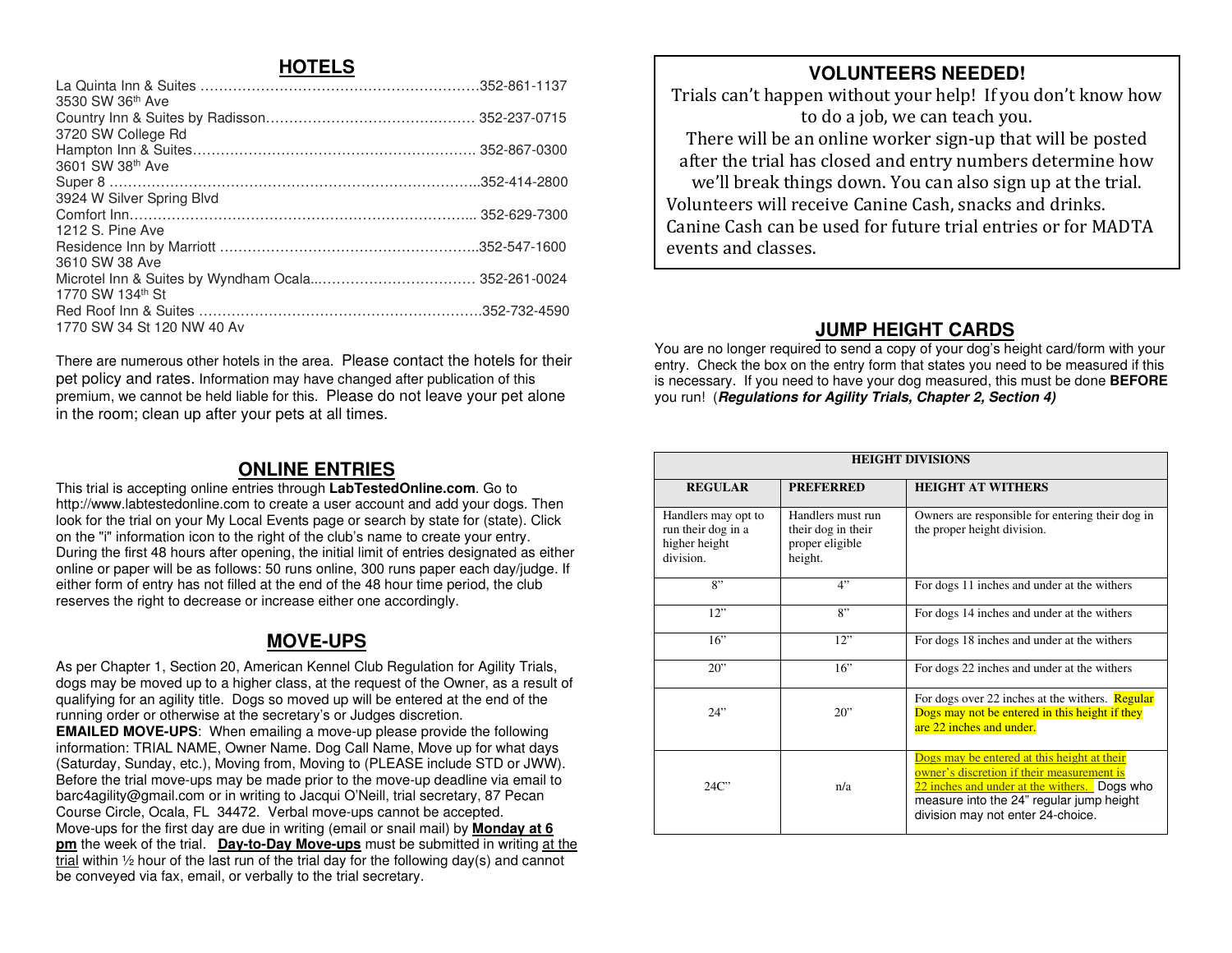## **PRIZES**

| A Bar and Rosette will also be awarded for any team earning their |  |  |  |  |
|-------------------------------------------------------------------|--|--|--|--|
| <b>Master Agility Championship.</b>                               |  |  |  |  |

*All awards not picked up by the exhibitor(s) become the property of the club.* 

# **CLASSES AND DIVISIONS**

| <b>Class</b> | Levels Offered in Standard, JWW and T2B Classes |
|--------------|-------------------------------------------------|
| Regular      | Novice A & B, Open, Excellent, Masters, Premier |
| Preferred    | Novice, Open, Excellent, Masters, Premier       |

# **PLEASE READ TRIAL SITE RULES CAREFULLY**

*Information contained in this premium takes precedence over any other information.* 

## **TRIAL SITE RULES**

Crating is not allowed closer than 20' from the rings.

Exhibitors are responsible for cleaning up after their dogs. Any exhibitor failing to follow this guideline may be excused without refund.

A warm-up jump will be provided on the same turf surface as the ring.

\*\*ALL DOGS ARE TO BE EITHER ON LEASH OR CONTAINED IN A SECURE LOCATION AT ALL TIMES UNLESS THEY ARE IN THE RING. PER AKC RULES NO DOGS ARE TO BE RUNNING FREE ON THE ENTIRE PREMISES UNLESS THEY ARE IN THE RING. THIS WILL BE STRICTLY ENFORCED AND THOSE FOUND IN VIOLATION ARE SUBJECT TO BEING ASKED TO LEAVE WITHOUT ANY REFUNDS\*\*

The safety of the dogs is our primary concern. By entering this trial, exhibitors acknowledge that they are familiar with the rules and regulations of this sport, and that their dogs are familiar with and able to perform all obstacles safely.

It is expressly understood that exhibitors alone are responsible for the behavior of their dogs and/or children. Any exhibitor whose dogs and/or children create unnecessary disturbances or repeatedly engage in unsafe or disruptive behavior may, at the discretion of the Trial Committee, be asked to leave the Trial site. In such case, no refund of any fees paid will be made.

#### **\*\*\*\*TRIAL REGULATIONS FOR EXHIBITORS\*\*\***

**ACKNOWLEDGEMENT OF ENTRIES** will be made as soon as entries are processed. Acknowledgment of entries will include confirmation notices.

#### **CONSULT FINAL CONFIRMATION FOR TIME OF JUDGING AND SCHEDULE.**

 **DOGS** This trial is open to all dogs fifteen (15) months of age or older that are registered with the American Kennel Club or that have AKC Limited Registration, Purebred Alternative Listing/Indefinite Listing Privileges (PAL/ILP), AKC Canine Partners listing number (**if the trial-giving club is offering the option of Canine Partners entries. See front page of the premium for that information**), or approved Foundation Stock Service (FSS) breedsare eligible to participate. All American dogs that have been listed with AKC Canine Partners may participate if the trial-giving club is offering the option of mixed breed entries and provided their listing number has been recorded on the entry form. Dogs with a Purebred Alternative Listing/Indefinite Listing Privileges (PAL/ILP) or an AKC Canine Partners listing number must be spayed or neutered in order to compete. Wherever the word "dog" is used in these regulations it includes both sexes. Dogs should be physically sound. Dogs that are blind or deaf shall not be eligible, and neither are bitches in season, aggressive dogs, or dogs suffering from any deformity, injury, or illness which may affect the dog's physical or mental performance. No dog shall compete if it is taped or bandaged in any way or has anything attached to it for medical purposes. Refer to Chapter 2 of the Registration and Discipline Rules for the listing of registerable breeds that may participate. Puppies under four months of age are strictly prohibited from the trial grounds.

- **DOGS MAY ARRIVE** any time prior to judging, otherwise, they must be available for measuring before their class begins.
- **ENTRIES NOT ON OFFICIAL AKC ENTRY FORMS OR PHOTOCOPIES OF ENTRY FORMS** without the Agreement and Rules attached to the Official AKC Entry Form are **NOT ACCEPTABLE**.

**ENTRIES RECEIVED WITHOUT FEES** will not be accepted.

- **ENTRY FEES** shall not be refunded in the event that a dog is absent, disqualified, excused by Veterinarian or Judge, or barred from competition by action of Trial Committee. If because of riots, civil disturbances or other acts beyond the control of the management, it is impossible to open or to complete the match, no refund of entry fees will be made.
- **ERRORS ON ENTRY BLANKS**-Owners are responsible for errors in making out entry forms, and no entry fee will be refunded in event of such errors or cancellation of entries after trial has closed.

**FAX, TELEPHONE AND UNSIGNED ENTRIES** cannot be accepted.

- **JUDGES ARE NOT REQUIRED TO WAIT FOR DOGS**. If you are not present when it is your turn, you will be marked absent. Please be at the line on time!
- **MOVE-UPS The deadline for move-ups for the trial is 6pm on the Monday before the trial. Day to day move-ups are accepted for up to ½ hour after completion of the last run.**
- **NO ENTRY SHALL BE MADE AND NO ENTRY SHALL BE ACCEPTED, WHICH SPECIFIES ANY CONDITIONS AS TO ITS ACCEPTANCE.**
- **RETURNED CHECKS** do not constitute a valid entry fee. A charge of \$25.00 will be made for each returned check.
- **TRIAL COMMITTEE** will use due care and diligence for the welfare of dogs and exhibitors, but will not be responsible for, nor assume any liability in the event of an accident or misfortune to either dogs or exhibitors participating in this show.
- **WAITLIST If needed a waitlist will be held until move-ups have closed the Monday before the trial. Only entry fees replaced with someone from the waitlist will be refunded.**

**WALKTHROUGHS – will be determined by the final confirmation.** 

This club does not agree to arbitrate claims as set forth on the Official AKC Entry Form for this event.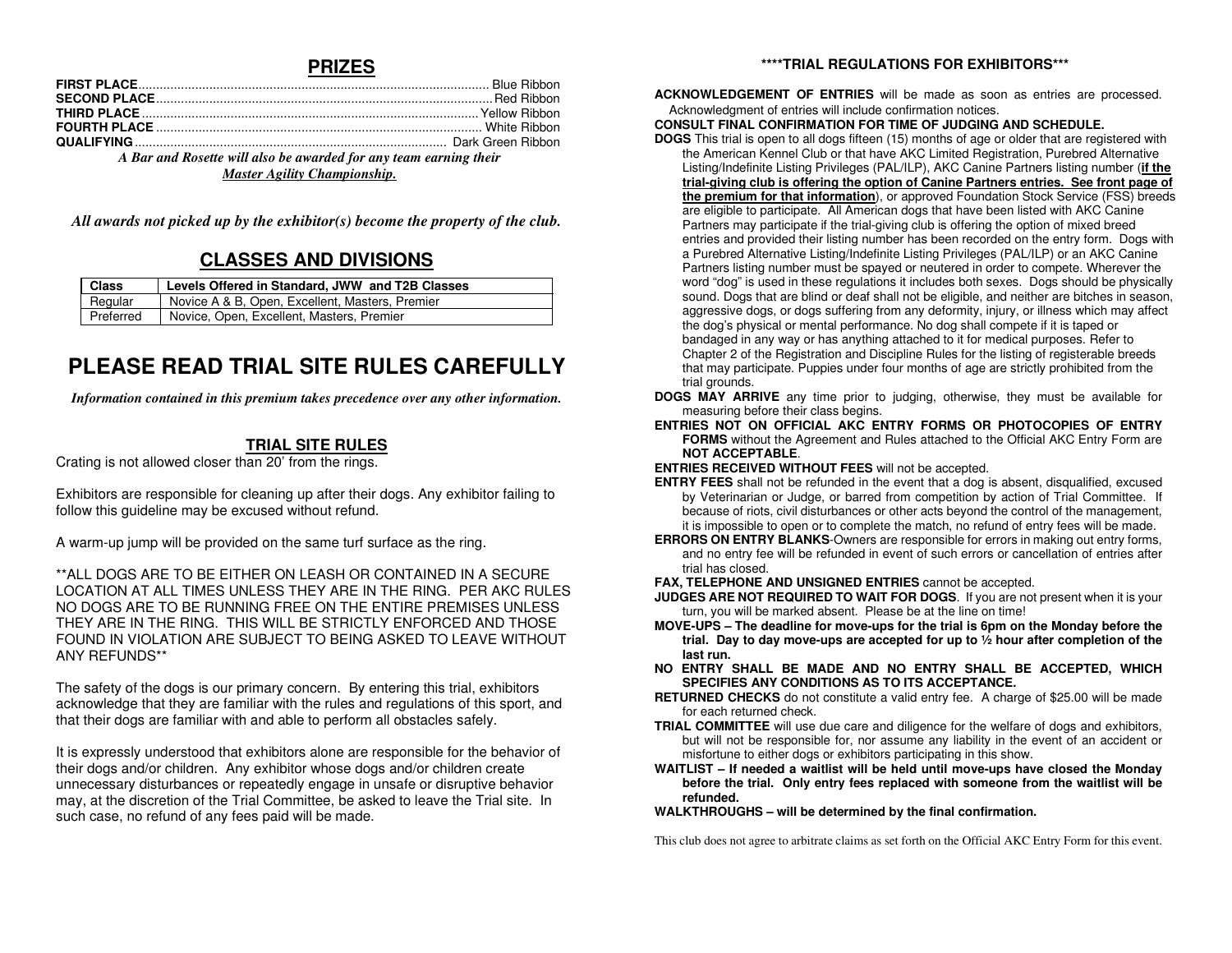#### **Class Changes Effective January 1, 2020**

#### **Entering a Mixture of Regular and Preferred Classes Within the Same Trial Weekend – Multiple Jump Heights Within the Same Trial Day**

 Effective January 1, 2020, exhibitors may enter a mixture of both Regular and Preferred classes on the same trial day and/or during a trial weekend. Any mixture of Regular and Preferred classes is allowed. Please note that if a dog qualifies in Regular Master Standard and Preferred Master JWW (or vice versa) on the same trial day, then NO Double Q shall be earned toward either the MACH or PACH title. The Double Q still requires that Standard Agility and Jumpers With Weaves be either both Regular OR both Preferred on the same trial day.

Additionally, within the same Regular or Preferred classes, a dog may now be entered in multiple jump heights within the same trial day. For example, the same dog may now be entered in 20-inch Master STD/JWW while also entered in 24C-inch Premier STD/JWW on the same trial day.

A separate entry form must be submitted when the same dog is being entered in a mixture of Regular and Preferred and/or different jump heights within the same trial weekend thereby clearly indicating which class(es) and/or jump heights belong together for each trial day of the weekend.

#### **Fix and Go On (FNG)**

 FNG allows exhibitors to immediately reattempt an obstacle at any time while on course when the dog's performance of an obstacle is not to their expectation. This allows the dog to successfully complete the obstacle then finish the course or leave the ring on a positive note. Using FNG will result in a non-qualifying score. Fix and Go On is not pre-entered; rather, it occurs during the run.

#### **Entering for Exhibition Only (FEO)**

#### **(Competitor note – by publishing this information, it informs you that the club is offering this at the event.)**

 FEO allows exhibitors to work with their dogs in a trial environment. FEO is only offered in the Time 2 Beat and FAST classes. Participation in FEO is non-qualifying.

- FEO runs are treated as trial entries. The exhibitor must enter the class(es) (T2B and/or FAST) prior to the closing date, pay class entry fee(s) and the Trial Secretary must record the entry in the Trial Catalog as part of the results for that class. FEO does not need to be noted on the entry form; the handler will declare the day of the show.
- Dogs may be entered in any jump height for FEO runs. If entered in an ineligible jump height, the team is committed to FEO for that run and must declare FEO on the start line. Day of show jump height changes are not allowed.
- Dogs may be entered in any level of FAST (Novice, Open, Excellent, Master). If the dog is not eligible for the level entered, the team is committed to FEO for that run and must declare FEO on the start line. Day of show level changes are not allowed.
- The exhibitor must declare FEO in the ring prior to leading out. FEO may be declared earlier (ex. when checking in at the gate board).
- Toys are allowed in the ring:
	- Toys must be non-audible
- Toys may not leave the handler's hand
	- Toys that roll freely cannot be used
- Food/treats are not allowed in the ring
- FEO should be utilized for the benefit of the dog and not as a punitive correction. Harsh verbal and /or physical corrections shall not be tolerated. Any determination of harshness by the judge shall be immediately whistled and the handler will be dismissed from the ring.
- A judge must monitor the entire run. Judges can stop a run at any time.

EXPLANATION OF TERMS USED IN THIS WAIVER ARE: Marion Alachua Dog Training Assoc. Inc. along with its Officers, Board of Directors, Members, Volunteers and Judges contracted for this event are hereinafter referred to as "MADTA", EVENTS covered under this waiver include but are not limited to Obedience, Rally, Agility, Fcat and Scentwork trials along with educational seminars and workshops, ring rentals , run thrus will hereinafter after be referred to as "EVENT"; PARTICIPANTS in events, etc include but are not limited to trial exhibitors, educational seminars and workshop attendees, family, friends and guests shall hereinafter after be designated as "PARTICIPANTS'; PARENT ORGANIZATION under whose auspices this Event is being held includes but are not limited to the American Kennel Club and the United Kennel Club, will hereinafter be known as "PARENT ORGANIZATION". Acknowledgement of Risk: I acknowledge that the MADTA clubhouse and trial locations off-site along with the animals, guests, items and activities associated with the event therein may pose danger to people and animals. Such dangers may include but are not limited to animals that can bite, trip, knock down and fight, falls, indoor or outdoor surfaces that may be slippery or uneven, equipment that may trip, guests and clients who cannot control their dogs and activities involving my dog and/or other dogs that can result in injury from bites or other causes. Assumption of Risk: Therefore, I, on behalf of myself, my spouse, minor/adult children and anyone who accompanies me onto MADTA property or location of event assume the risk of injuries, losses, damages, costs and expenses by any means above described, and other injuries, losses, damages, costs and expenses by any means above described, and other injuries, losses, damages, costs and expenses of every probable cause and description unless inflicted intentionally or recklessly by MADTA, and others who may not be Members of MADTA, but are volunteering as support personnel for the Event such as Ring Stewards, Table Steward, Timers, Leash Runners, Course Builders, Scribes and any other task that they may be assigned at the Event . General Liability: Should a dog become injured in a dog fight or accident, gets fleas, ticks, or worms, contracts any illness or disease, is lost or stolen, becomes pregnant, or engages in any dangerous, vicious or unwanted behavior, during or after the term of this agreement, on or off MADTA premises, I accept the risk of the same and agree that MADTA, shall not be held responsible for it or any resulting injuries, losses, damages, costs or expenses. If any dog I bring to MADTA causes property damage, or bites or injures any dog, animal or person including but not limited to MADTA during or after the terms of this agreement on or off MADTA premises, I agree to hold MADTA harmless, and to pay all resulting losses and/or damages suffered or incurred by MADTA and to defend and indemnify MADTA from any resulting claims, demands, lawsuits, losses, costs or expenses, including any attorney fees. COVID-19 Liability: I acknowledge that to the best of my ability that I do not have COVID-19 at the time of attending this event, and understand the risks of unknowing exposure to this and other illnesses by or to myself, my family, other participants, any all/all parties; and do not have symptoms. I agree that I will not knowingly expose others to any illness I may have or be at risk of having. I will follow all Parent Organization, and MADTA rules and requirements to reduce any exposure and the possibility of contracting or spreading the virus. I agree to fully cooperate with and abide by any Federal, County or State guidelines that have jurisdiction in the area in which the event is taking place. If any of the above should change prior to my arrival at the trial site or during the completion of the event that is the subject of this consent I will inform MADTA personnel and proceed accordingly in light of the new information I agree that I am attending this MADTA event entirely at my own risk and assume all risk and full responsibility for my own health, wellbeing and safety during this class or event. I fully agree that the Parent Organization and MADTA are in no way liable for any present or future COVID-19 exposure incurred at any time by any person in attendance or not in attendance, during or after this event, and I hereby waive and release the Parent Organization and MADTA its officers, board of directors, club members and volunteers from any and all liability for damages thereto. Binding Agreement: This agreement is binding upon the Participant and supersedes any/all prior discussions, representations, warranties and agreements of the parties and expresses the entire agreement between the Participant and MADTA, regarding the matters described above. The parties confirm that, except for that which is specifically written the Agreement, no promises, representations or oral understanding have been made. **MARION ALACHUA DOG TRAINING ASSOC., INC. FUENT PLEASE AND ANNOUNCED ASSOC., INC. FUENT PLEASE COMPLETE AND RETURN WITH ENTRY<br>PLEASE COMPLETE AND RETURN WITH ENTRY<br>ANATOM OF TERMS USED IN THIS WAIVER ARE Mation Alashma Dag** 

## I HAVE READ, UNDERSTAND AND ACCEPT THE RULES AND REGULATIONS OF MADTA AND THE PARENT ORGANIZATION. Date \_\_\_\_\_\_\_\_\_\_\_\_\_\_\_\_\_\_\_\_\_\_\_\_\_\_\_\_\_\_\_\_\_\_\_\_\_\_\_\_\_\_\_\_\_\_\_\_\_\_\_\_\_\_\_\_\_\_\_

Signature \_\_\_\_\_\_\_\_\_\_\_\_\_\_\_\_\_\_\_\_\_\_\_\_\_\_\_\_\_\_\_\_\_\_\_\_\_\_\_\_\_\_\_\_\_\_\_\_\_\_\_\_\_\_\_

Printed Name \_\_\_\_\_\_\_\_\_\_\_\_\_\_\_\_\_\_\_\_\_\_\_\_\_\_\_\_\_\_\_\_\_\_\_\_\_\_\_\_\_\_\_\_\_\_\_\_\_\_\_